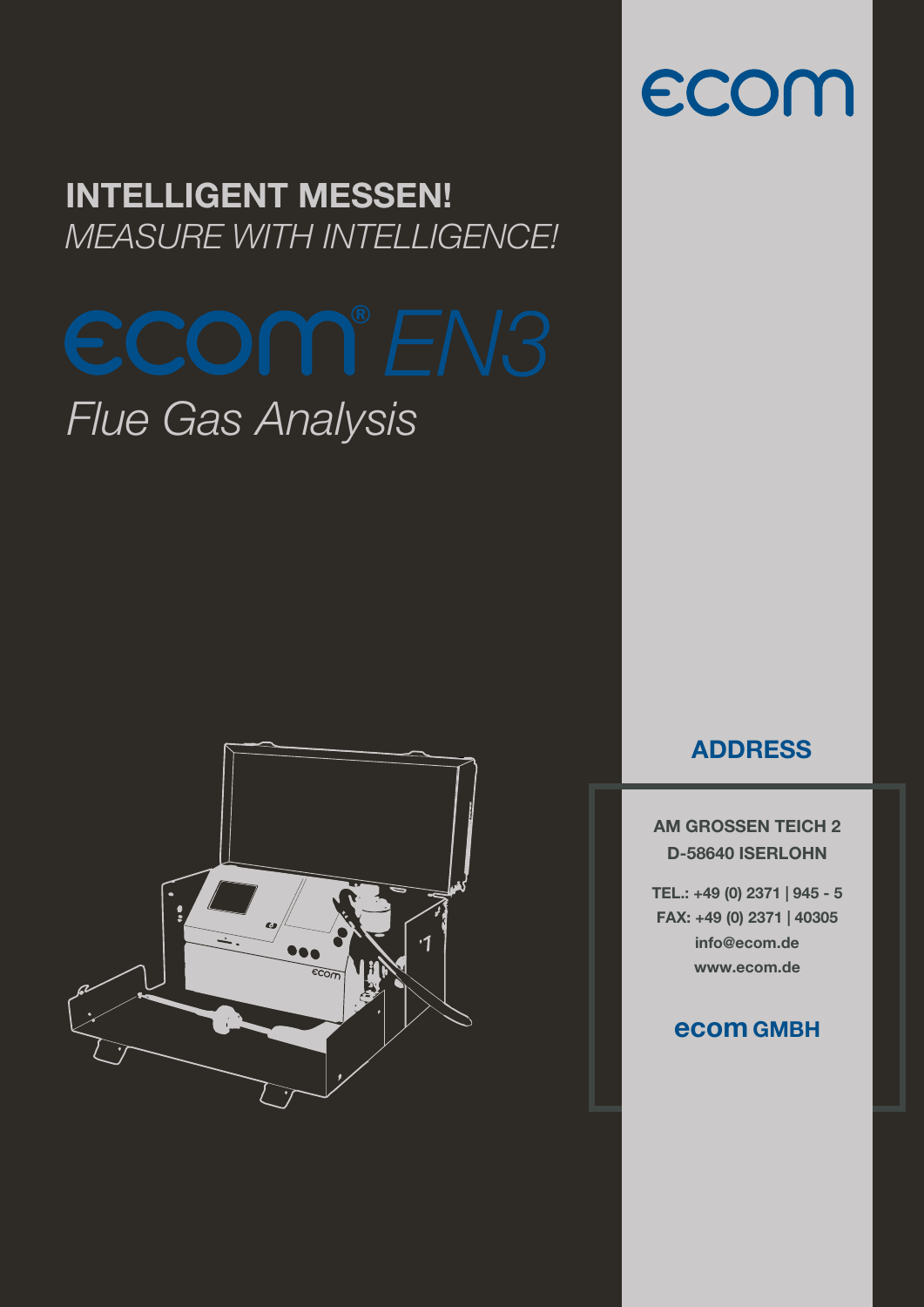#### ecom PRODUCTS OFFER YOU MANY BENEFITS...



#### EXTREM EFFICIENT.

The high output level (up to 2.6 liters/minute) not only enables ecom analyzers to provide a fast reading: It also makes it possible to bridge long distances during sampling, or negative pressre in the application. Manometers also provide readings in record time.



#### EXTREMELY FAR-REACHING.

ecom analyzers communicate wirelessly: Via Bluetooth as well as radio (highest range with the most stable connection). This way instruments can be remotecontrolled via e.g smartphones or ecom remote control unit.



#### EXTREM ACCURATE.

EXTREMELY ROBUST.

Hard on the outside - even harder on the inside! Almost all ecom measuring devices are housed in an ultra-light aluminium casing. Its durability pays off in its daily use especially in rougher conditions.

The reading accuracy of gas sensors (CO, NO, SO<sub>2</sub>) is determined and adjusted at 5, 20 and 40°C in the climatic test chamber using standarized test gases. High-quality sensors provide a perfect reading for pressure measurements.



#### EXTREMELY COMPLETE.

ecom analyzers are sold and designed as an entity (device, probe, probe hose, case). In addition: Printer paper and filter, a solid shoulder strap, PC software and Apps.



#### EXTREMELY SAFE.

The condensation control protects from moisture. An automatic CO shut-off (flushing of the CO sensor) without interruption of the measuring process ensures the long lifespan of the CO sensor. Each ecom instrument has its own "safety equipment."



#### EXTREMELY COOL.

The drier, the better: The gas to be measured is continually cooled to 5°C using a gas cooler. This way, the drying processis controlled. Collected condensate can be easily emptied in some cases this occurs in automatic mode.



...BY EVERY APPLICATION.

#### EXTREMELY LOSS-FREE.

To measure the full concentration of extremly water soluble gases an inner PTFE coated hose or a heated sampling system are available. This guarantees the fast and condensate free flue gas transport.

# $\circ$  $60<sub>2</sub>$

#### **HEATING**

Combustion gas analysers, pressure meters, leak detectors and more for the HVAC handicraft, chimney-sweep and heating after-sales service. For control and adjustment works in order to reduce emissions and to optimize the efficiency of heating plants.

#### ENGINES

For control and adjustment works among all by commissioning of gas engines, thermal power blocks, etc. as well for the perfect measurement of water-soluble gases like nitrogen oxide – especially recommended for the NO<sub>x</sub> measurement.

#### **COMBUSTION**

Combustion gas analysers, pressure meters, leak detectors and more for control and adjustment works at burners and large-scale firing plants in order to reduce emissions, to arrange for a more efficient combustion process and to optimize the thermal process.

#### INDUSTRY

Combustion gas analysers, pressure meters, leak detectors and more for the perfect preparation of water-soluble gases (i.a.  $\mathsf{NO}_2^{\phantom{\prime}}$  and  $\mathsf{SO}_2^{\phantom{\prime}}$  by industrial applications (like e.g. aluminium process, coke oven plants, cement processing, power plants, refineries, waste incineration...).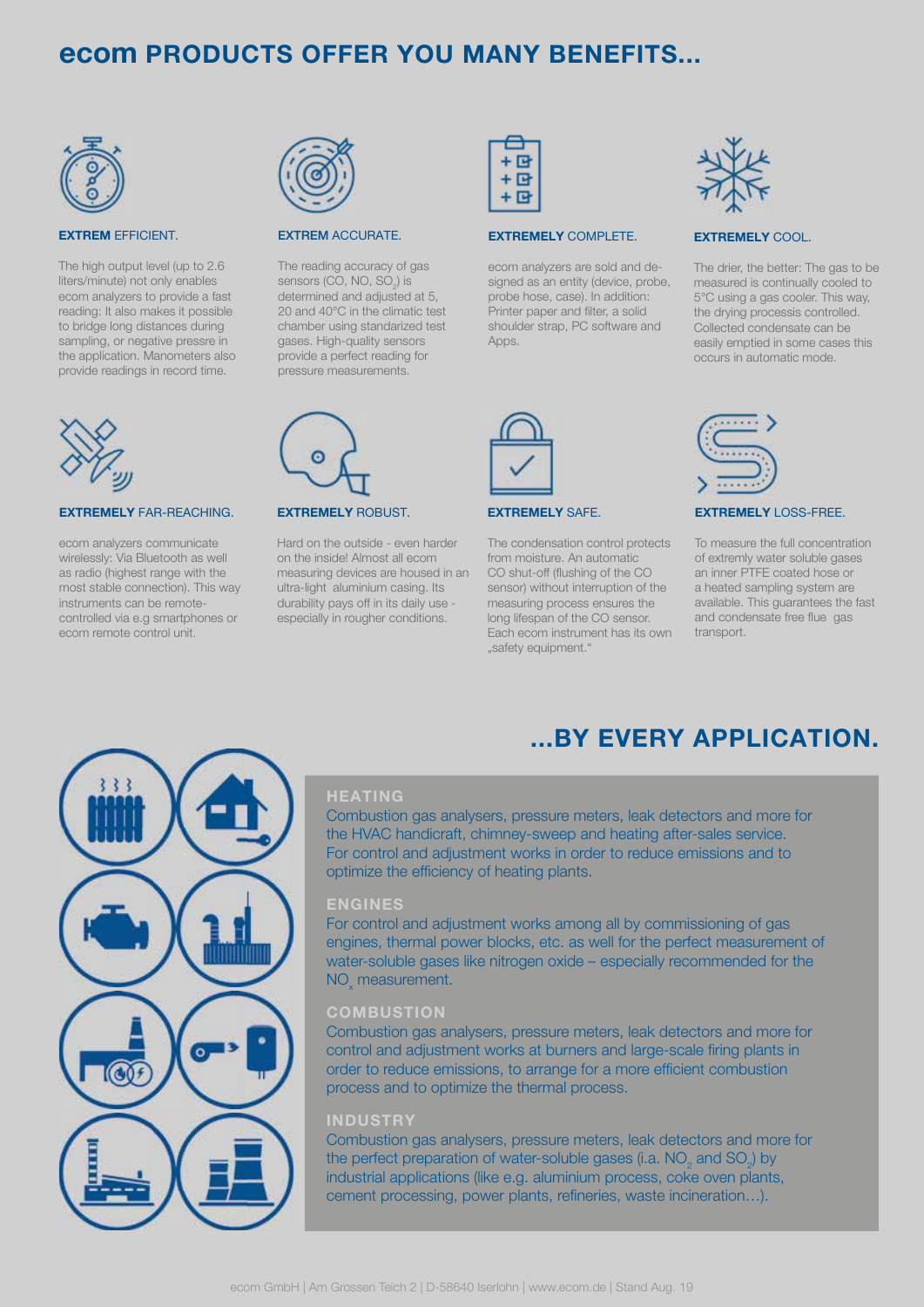### Overview of technical data **← Option X Not possible × Option** × Option x not possible *CCOM*

| y standard • Option x not possible                                       |                                                               |                   |                                          |                        | EN3-F       |
|--------------------------------------------------------------------------|---------------------------------------------------------------|-------------------|------------------------------------------|------------------------|-------------|
| Flue gas analyser model                                                  |                                                               |                   | $EN3/-R$                                 |                        |             |
| <b>Gas Components</b>                                                    |                                                               | <b>Resolution</b> | <b>Accuracy</b>                          | max. 6                 | max. 6      |
| $\mathbf{O}_{2}$                                                         | O <sub>2</sub> (0 - 21 vol.%) - electrochemical               | 0,01 vol.%        | $\pm$ 0,3 vol.%                          | √                      | √           |
| CO                                                                       | CO (H <sub>2</sub> -komp. 0 -10.000 ppm) - electrochemical    | 1 ppm             | ± 20 ppm or 5 % of reading**             | √                      | √           |
|                                                                          | CO (n. H <sub>2</sub> -komp. 0 -20.000 ppm) - electrochemical | 1 ppm             | ± 40 ppm or 10 % of reading**            | $\bullet$              | $\bullet$   |
|                                                                          | CO% (0 -63.000 ppm) - electrochemical                         | 5 ppm             | ± 100 ppm or 10 % of reading**           | $\bullet$              | $\bullet$   |
| CO <sub>2</sub>                                                          | $CO2$ (0 - 20 vol.%) - NDIR* sensor                           | 0,01 vol.%        | $\pm$ 0,5 vol.% or 5 % of reading**      | ٠                      | $\bullet$   |
|                                                                          | CO <sub>2</sub> (0 - 100 vol.%) - NDIR* sensor                | 0,01 vol.%        | up to $\pm$ 5 % of measur range endvalue | $\bullet$              | $\bullet$   |
| NO <sub>x</sub>                                                          | NO (0 - 5.000 ppm) - electrochemical                          | 1 ppm             | ± 5 ppm or 5% of reading**               | ٠                      | $\bullet$   |
|                                                                          | $NO1$ (0 - 300 ppm) - electrochemical                         | $0,1$ ppm         | $\pm$ 2 ppm or 5 % of reading**          | ò                      | $\bullet$   |
|                                                                          | NO <sub>2</sub> (0 - 1.000 ppm) - electrochemical             | 1 ppm             | ± 5 ppm or 5 % of reading**              | ٠                      | $\bullet$   |
|                                                                          | $NO_{21\text{cm}}$ (0 - 100 ppm) - electrochemical            | $0,1$ ppm         | $± 5$ ppm or 5 % of reading**            | ō                      |             |
|                                                                          | NO <sub>v</sub> - measuring - electrocemical                  |                   |                                          | via NO/NO <sub>2</sub> | via NO/NO2  |
| SO <sub>2</sub>                                                          | SO <sub>2</sub> (0 - 5.000 ppm) - electrochemical             | 1 ppm             | ± 10 ppm or 5 % of reading**             | ۰                      | ٠           |
|                                                                          | SO <sub>2</sub> (0 - 5.000 ppm) - electrochemical Low CO      | 1 ppm             | ± 10 ppm or 5 % of reading**             | $\bullet$              | $\bullet$   |
|                                                                          | H <sub>2</sub> (0 - 2.000 ppm) - electrochemical              | 1 ppm             | ± 10 ppm or 5 % of reading**             | $\bullet$              | $\bullet$   |
| H <sub>2</sub><br>H <sub>2</sub> S                                       | $H2$ (0 - 20.000 ppm) - electrochemical                       | 1 ppm             | $±$ 100 ppm or 5 % of reading**          | $\bullet$              | $\bullet$   |
|                                                                          | $H2S$ (0 - 1.000 ppm) - electrochemical                       | 1 ppm             | ± 10 ppm or 5 % of reading**             | $\bullet$              | $\bullet$   |
|                                                                          | H <sub>2</sub> S (0 - 5.000 ppm) - electrochemical            |                   | ± 50 ppm or 5 % of reading**             | ٠                      | $\bullet$   |
|                                                                          |                                                               | 1 ppm             |                                          | $\bullet$              | $\bullet$   |
| $C_{x}H_{y}$                                                             | $C,H$ (0 - 4 vol.%) - catalytic                               | 0,01 vol.%        |                                          | ō                      |             |
|                                                                          | $CH4$ (0 - 5 vol.%) - NDIR* sensor                            | 0,01 vol.%        | $\pm$ 0,2 vol.% or 5 % of reading**      |                        |             |
|                                                                          | CH <sub>4</sub> (0 - 100 vol.%) - NDIR* sensor                | 0,1 vol.%         | up to $\pm$ 5 % measur range endvalue    | $\bullet$              | $\bullet$   |
|                                                                          | <b>Additional Measurements   Display Options</b>              | <b>Resolution</b> | <b>Accuracy</b>                          |                        |             |
| <b>T-Gas</b>                                                             | $0 - 500 °C$                                                  | 1°C               | ± 2 °C or 1,5 % of the reading**         | J                      | √           |
|                                                                          | $0 - 1.100 °C$                                                | 1°C               | ± 2 °C or 1,5 % of the reading**         | ٠                      | $\bullet$   |
| <b>T-Air</b>                                                             | $0 - 99 °C$                                                   | 1°C               | ± 1 °C                                   | J                      | √           |
| Pressure   AP                                                            | ± 100 hPa                                                     | 0,01 hPa          | $\pm$ 0,5 hPa or 1 % of the reading**    | J                      | $\sqrt{2}$  |
| <b>Calculated values</b>                                                 |                                                               |                   |                                          |                        |             |
| $CO2 - 0 - CO2$ max                                                      |                                                               |                   |                                          | √                      | √           |
| <b>Combustion efficiency (ETA)</b>                                       |                                                               |                   |                                          | √                      |             |
| Excess air (Lambda) - > 1                                                |                                                               |                   |                                          | √                      | √           |
| Losses $qA - 0 - 100 %$                                                  |                                                               |                   |                                          | √                      |             |
| Dew point - $x^{\circ}C$                                                 |                                                               |                   |                                          | √                      |             |
| $mg/m3 - x mg/m3$                                                        |                                                               |                   |                                          |                        |             |
| mg/KWh - x mg/KWh                                                        |                                                               |                   |                                          |                        | $\sqrt{2}$  |
| $O2$ - reference- x % $O2$                                               |                                                               |                   |                                          | J                      | √           |
| <b>Gas processing</b>                                                    |                                                               |                   |                                          |                        |             |
| Electronic condensation monitoring<br>√<br>√                             |                                                               |                   |                                          |                        |             |
| Automatic condensation evacuation                                        |                                                               |                   |                                          |                        |             |
|                                                                          |                                                               |                   |                                          |                        |             |
| Electronic gas cooler                                                    |                                                               |                   |                                          |                        |             |
| <b>Operation safety</b>                                                  |                                                               |                   |                                          |                        |             |
| Temperature trend indication for core stream search                      |                                                               |                   |                                          | √                      |             |
| CO switch-off                                                            |                                                               |                   |                                          |                        |             |
| Fresh air purge by CO exceeding                                          |                                                               |                   |                                          |                        |             |
| Fresh air purge after operation                                          |                                                               |                   |                                          |                        |             |
| Flow meter for pump performance control                                  |                                                               |                   |                                          |                        |             |
| <b>Sampling system</b>                                                   |                                                               |                   |                                          |                        |             |
| Unheated probe, type SCD                                                 |                                                               |                   |                                          |                        | $\mathbf x$ |
| Unheated probe, type SU                                                  |                                                               |                   |                                          | X                      |             |
| Heated probe, type SB<br>٠                                               |                                                               |                   |                                          |                        |             |
| <b>Gas transportation (tubing)</b>                                       |                                                               |                   |                                          |                        |             |
| Multi-chamber silicone tubing                                            |                                                               |                   |                                          |                        |             |
| NO <sub>v</sub> / SO <sub>v</sub> special tubing with PTFE inner coating |                                                               |                   |                                          |                        |             |
| <b>Printer</b>                                                           |                                                               |                   |                                          |                        |             |
| Thermal quick-printer, integral                                          |                                                               |                   |                                          |                        | √           |
| <b>Data processing</b>                                                   |                                                               |                   |                                          |                        |             |
| Serial interface for data transfer                                       |                                                               |                   |                                          |                        |             |
| USB interface for data transfer                                          |                                                               |                   |                                          |                        |             |
| Wireless data interface (e.g. for connection to a smartphone or tablet)  |                                                               |                   |                                          |                        |             |
| Data recording on mulimedia card                                         |                                                               |                   |                                          |                        |             |
| Reception possibility for diagnosis data from ecom-AK                    |                                                               |                   |                                          |                        |             |
|                                                                          |                                                               |                   |                                          |                        |             |
| <b>Remote control</b>                                                    |                                                               |                   |                                          |                        |             |
| via backlit keypad                                                       |                                                               |                   |                                          |                        |             |
| via smartphone/tablet (free iOS + Android app)                           |                                                               |                   |                                          |                        |             |
| <b>Transport</b>                                                         |                                                               |                   |                                          |                        |             |
| Aluminum-framed transport case                                           |                                                               |                   |                                          |                        | x           |
| Under case                                                               |                                                               |                   |                                          |                        | $\mathbf x$ |
| Hardtop transport case                                                   |                                                               |                   |                                          | X                      |             |

ecom GmbH | Am Grossen Teich 2 | D-58640 Iserlohn | www.ecom.de | Stand Aug. 19 \* NDIR = non dispersive infrared technology

\*\* the higher value prevails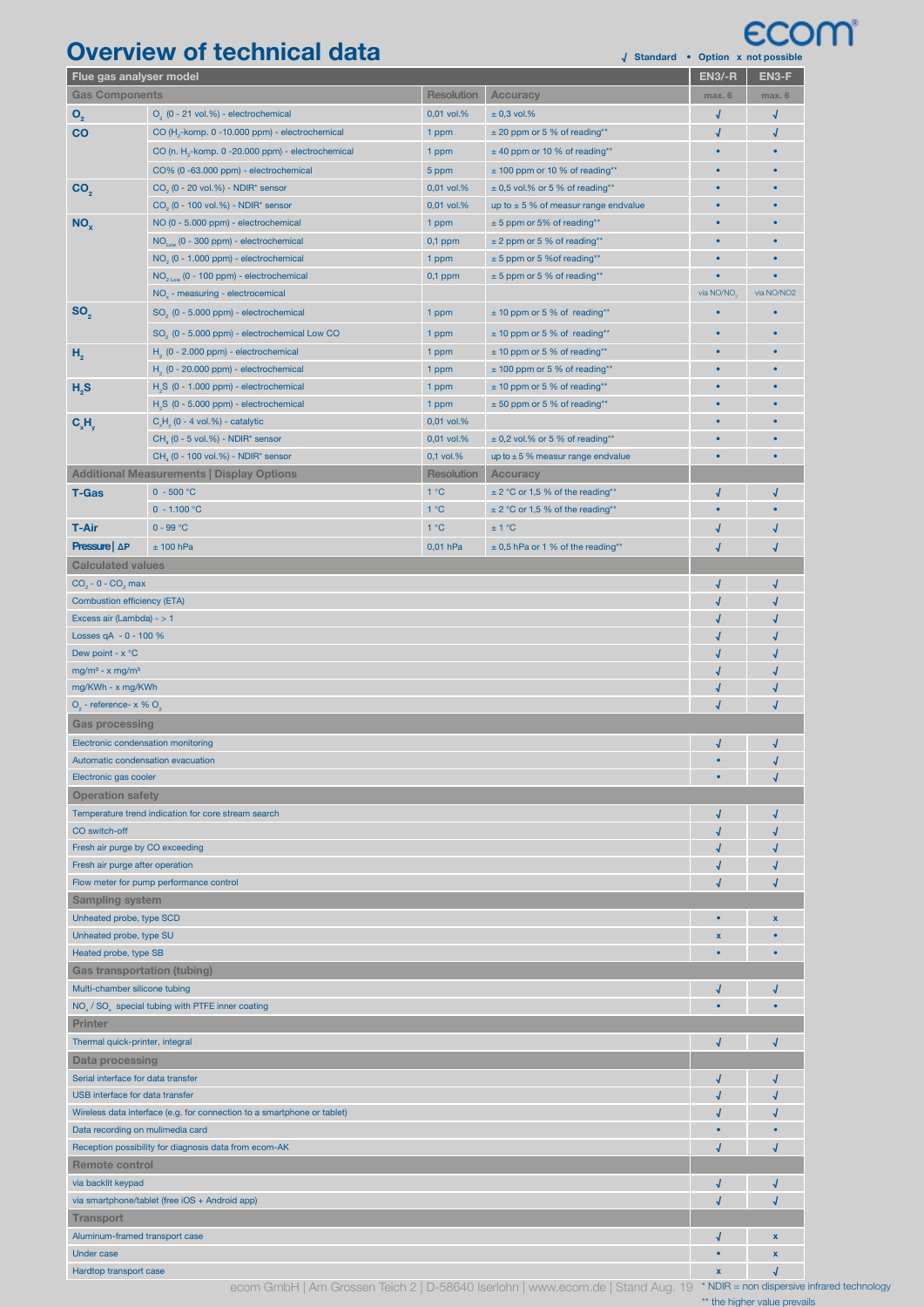## ECOM<sup>®</sup>EN3

#### FLUE GAS ANALYSIS



#### ecom-EN3

COMPACT FLUE GAS ANALYZER

#### - O<sub>2</sub>/ CO (H<sub>2</sub>-comp.) Longlife sensors

- -Up to 6 sensors possible
- -CO sensor overload protection without measurement interruption
- -Condensate trap with electronic condensation monitoring
- Brushless high-performance gas pump
- -With sampling probe (220 mm, Ø 8 mm), thermocouple, fixation cone and 3-chamber sampling tubing (3 m)
- T-Room sensor with cable, fixation cone and fixation magnet
- -Integrated thermal fast printer
- -Fitted in aluminum-framed transport case with comfort carrying strap
- -Complete in ultralight aluminum housing
- -TFT color display and backlit keypad
- -Powerful Lithium-Ion battery
- -Mains charger with protective pouch (battery charging also
- -possible by closed case)
- LED flow display
- Calibration certificate
- -Wireless data interface (e.g. for connection to a smartphone or tablet)

#### ecom-EN3-R

WITH INTEGRAL SOOT MEASUREMENT

- Heatable soot probe (250 mm, Ø 10 mm) with thermocouple, fixation cone and 3-chamber sampling tubing 3 m

#### ADDITIONAL OPTIONS

- NO sensor
- CO% sensor
- $SO_2$  sensor
- $H<sub>2</sub>$  sensor
- Gas flow measurement
- NO<sub>x</sub> tubing
- Mini gas cooler

#### Measureable Gases



 $\bullet$  = Base;  $\bullet$  = Optional EC





**Dimensions (W x H x D)**  $400 \times 275 \times 205$  mm Weight approx 7 kg (complete with sampling system)





ecom GmbH | Am Grossen Teich 2 | D-58640 Iserlohn | www.ecom.de | Stand Aug. 19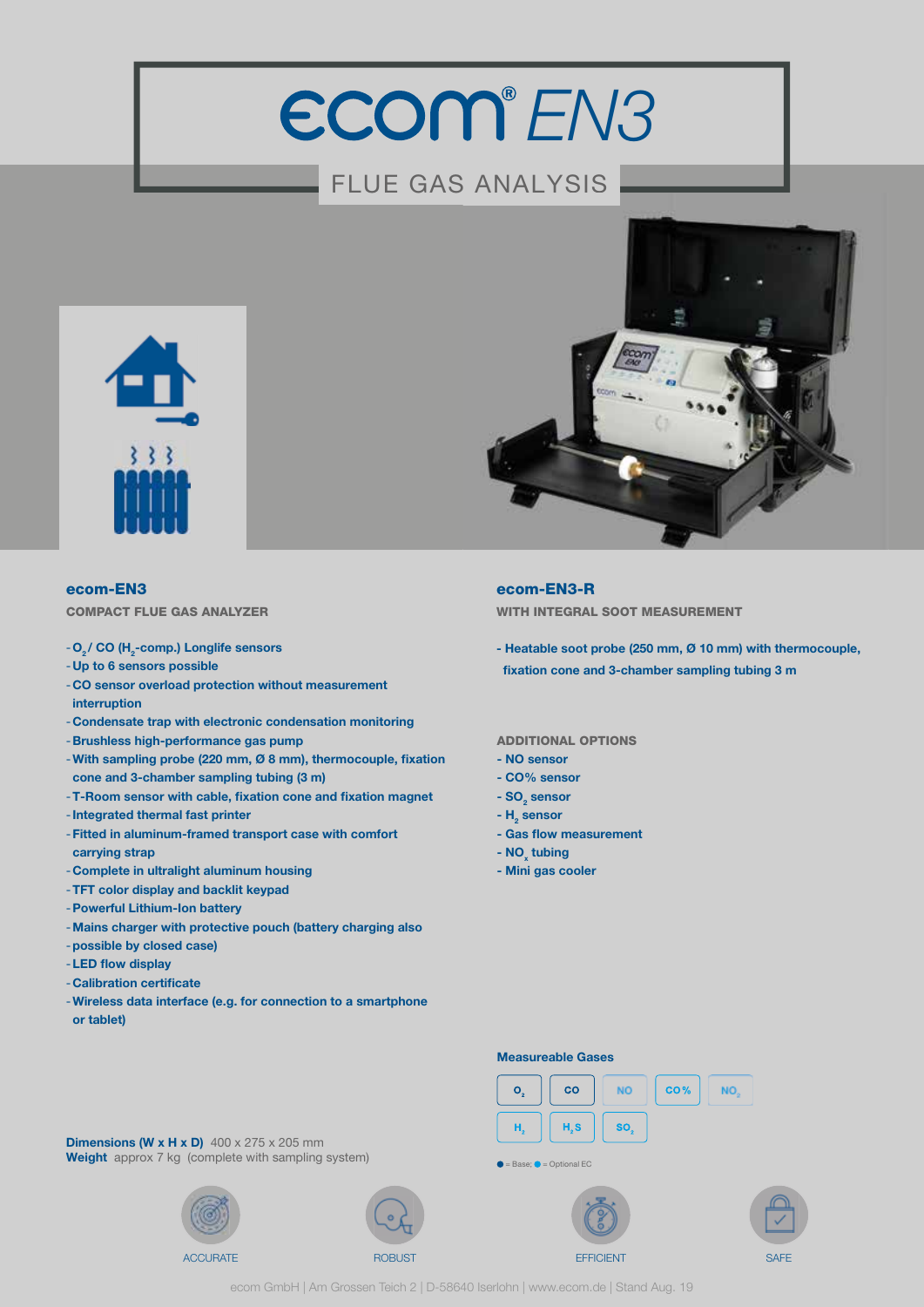



Testing according to DIN EN 50379-2 and 1st. BImSchV.



#### ecom-EN3-F

FLUE GAS ANALYZER IN FIT TO FLY TRANSPORT CASE

#### - O<sub>2</sub> / CO (H<sub>2</sub>-comp.) Longlife sensors

- -Up to 6 sensors possible
- -CO sensor overload protection without measurement interruption
- -Electronic condensate monitoring with automatic draining
- -With sample gas cooler
- Brushless high-performance gas pump
- -With heated sampling probe (350 mm, Ø 10 mm ), thermocouple, cone and 3-chamber sampling tubing (3 m)
- -T-Room sensor with cable, fixation cone and fixation magnet
- -Integrated thermal-quick-printer
- -Fitted in hardtop transport case
- -Aluminum housing (ultralight)
- -TFT color display and backlit keypad
- -Powerful Lithium-Ion battery
- -Power supply + power supply bag
- LED flowdisplay
- Calibration certificate
- -Wireless data interface (e.g. for connection to a smartphone or tablet)

#### ecom-EN3-F EXPERT

FOR PERFECT NO $_{\mathrm{x}}$  /SO $_{\mathrm{2}}$ - MEASUREMENTS

- NO $_{\mathrm{x}}$  version (equipped with O $_{\mathrm{2}}$  / CO / NO / NO $_{\mathrm{2}}$  sensors)
- Low-NO<sub>x</sub> version also possible
- -With high-quality sampling probe (350 mm) including thermocouple, cone and 3-chamber NO<sub>v</sub> tubing (3.5 m)



#### ecom-EN3-F ENGINE

FOR MEASUREMENTS AT CHPS AND ENGINES

- NO<sub>x</sub> version (equipped with O<sub>2</sub> / CO / NO / NO<sub>2</sub> sensors)
- Up to a total of 6 gas sensors (including SO $_{\rm 2}$  or IR CO $_{\rm 2}$  or CH<sub>4</sub>sensors)
- Preset for NO<sub>x</sub> measurements, as well as mg/m3 at 5% O<sub>2</sub> reference (freely adjustable)
- -Sampling probe (360 mm),  $NO_x / SO_x$  tubing with mini-heat protection shield on the probe cone and 2-chamber NO<sub>x</sub> tubing



#### Measureable Gases



 $IDIR:  $\blacksquare$$ 





**Dimensions (W x H x D)**  $550 \times 185 \times 380$  mm Weight approx 9 kg (complete with sampling system)





ecom GmbH | Am Grossen Teich 2 | D-58640 Iserlohn | www.ecom.de | Stand Aug. 19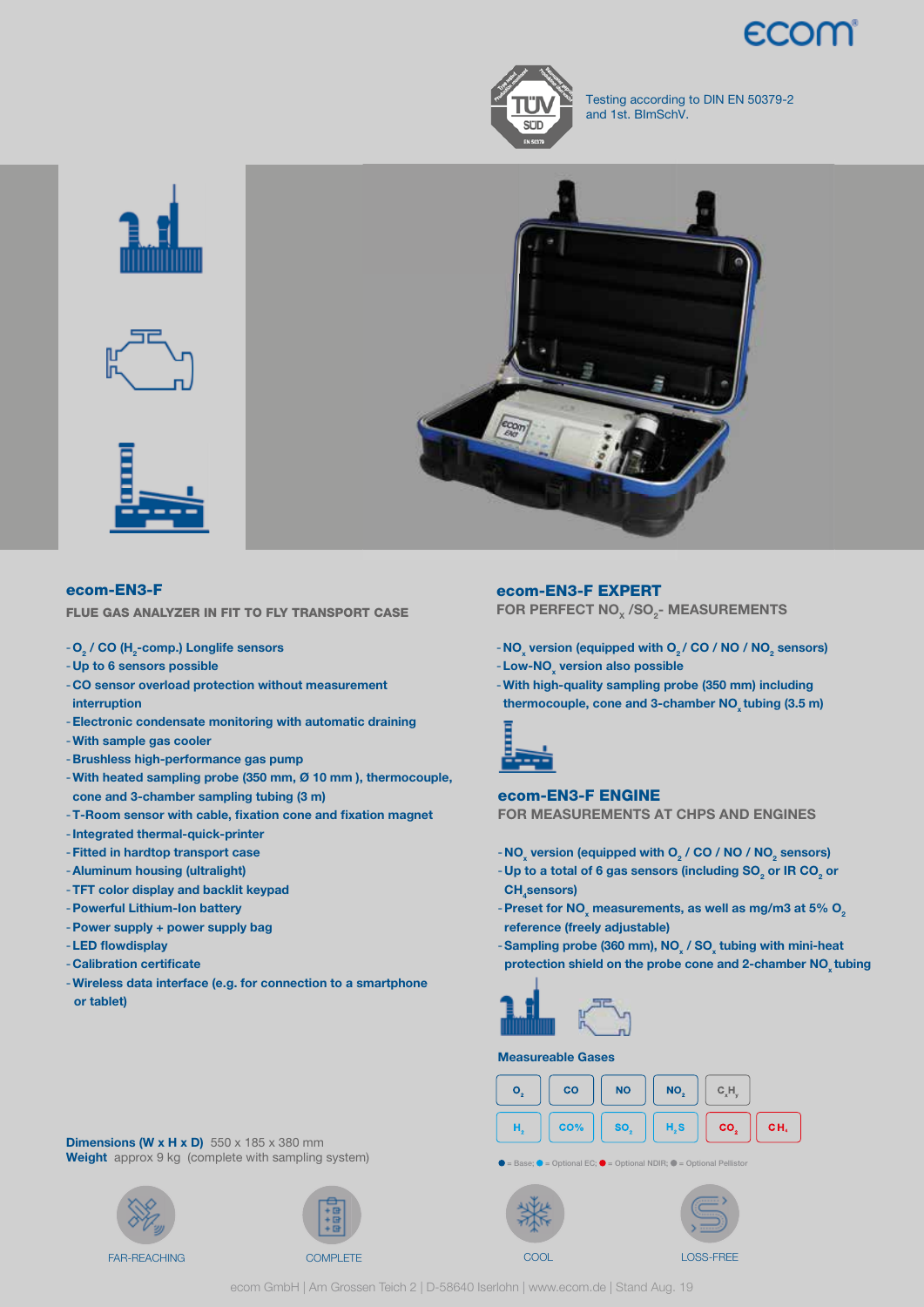#### **USEFUL**

#### ecom-AK

READOUT UNIT FOR DIGITAL AUTOMATIC BURNER CONTROLLERS

- Automatic identification of automatic burner controller type
- -Readout feature for errors and operating conditions
- Built-in display
- -Data transfer via cable to PC or ecom-EN3 analyzer
- -Data transfer via radio to the ecom-J2KNpro
- control panel (display + printing via flue gas analyzer)

#### Displayed data:

- -Display of recent and past failures
- -Display of burner operating conditions
- Measurement of the flame signal/comparison with minimum value
- Checks of delayed flame development
- -Detection of the number of burner starts
- -Display of all relevant operating times (safety time, etc.)

**Dimensions (W x H x D)** approx.  $88 \times 41 \times 32$  mm Weight approx. 322 g - incl. belt pouch





#### ecom-UNO

FOR THE ADJUSTMENT OF GAS BURNERS /GAS HEATINGS

- Device connection pressure (flow pressure)
- Nozzle pressure (flow pressure)
- Gas operating pressure (system pressure)
- Static pressure
- Switchable units: hPa / mbar, mmH<sub>2</sub>O, psi, mmHg
- Measurement range:  $\pm$  200 hPa,  $\pm$  2038 mmH<sub>2</sub>O,  $± 2.9$  psi,  $± 150$  mmHq
- Resolution: 0.01 hPa / 0.01 mmH<sub>2</sub>O / 0.01 psi / 0.01 mmHg
- Accuracy: approx. 1%
- Overload: 300 hPa / 3060 mmH<sub>2</sub>O / 4.35 psi / 225 mmHg

**Dimensions (W x H x D)** approx.  $106 \times 64 \times 28$  mm Weight approx. 150 g



ecom-AK will show the following display messages:

| Automat<br>DKO 972 / 22                                    | Identification of burner controller (Honeywell-Satronic DKG, DKO, DKW,<br>DMO, DMG, DLG, DVI, DIO, SH, SG incl. N versions as well as Sie-<br>mens-Landis & Staefa LMG, LMO). |
|------------------------------------------------------------|-------------------------------------------------------------------------------------------------------------------------------------------------------------------------------|
| 翌 照 夕照 @<br>231V<br>2.3 <sub>µA</sub>                      | Indication of burner operating mode.                                                                                                                                          |
| * 2.2µA ≳ IS<br>* 1.2µA ≳ MIN                              | Measurement of flame signal and comparison with minimal value.                                                                                                                |
| Rest time TSA<br>3.9 <sub>sec</sub>                        | Check if flame occurs immediately or with delays.                                                                                                                             |
| Current error<br>Flame signal during<br>straylight check ! | Indication of current disturbance source as well as<br>of 5 past disturbances.                                                                                                |
| Start-ups counter<br>664                                   | Determination of burner starts.                                                                                                                                               |



#### ecom-LSG

DETECTION OF FLAMMABLE GASES

- Three sensitivity levels adjustable
- Accoustic signal on/off at choice
- Display range up to 0.5% vol.  $CH<sub>4</sub>$  Response time: < 2 seconds
- Backlit bargraph
- Display approx. 20 x 7 mm
- $-$  1-14 bars (10 bars = approx. 1000 ppm CH<sub>4</sub>)
- Warm-up time: approx. 3 minutes
- Sensor temperature compensation (-5°C to 40°C)

**Dimensions housing (W x H x D)** approx.  $155 \times 35 \times 22$  mm Swan-neck: approx. 355 mm Weight: approx. 200 g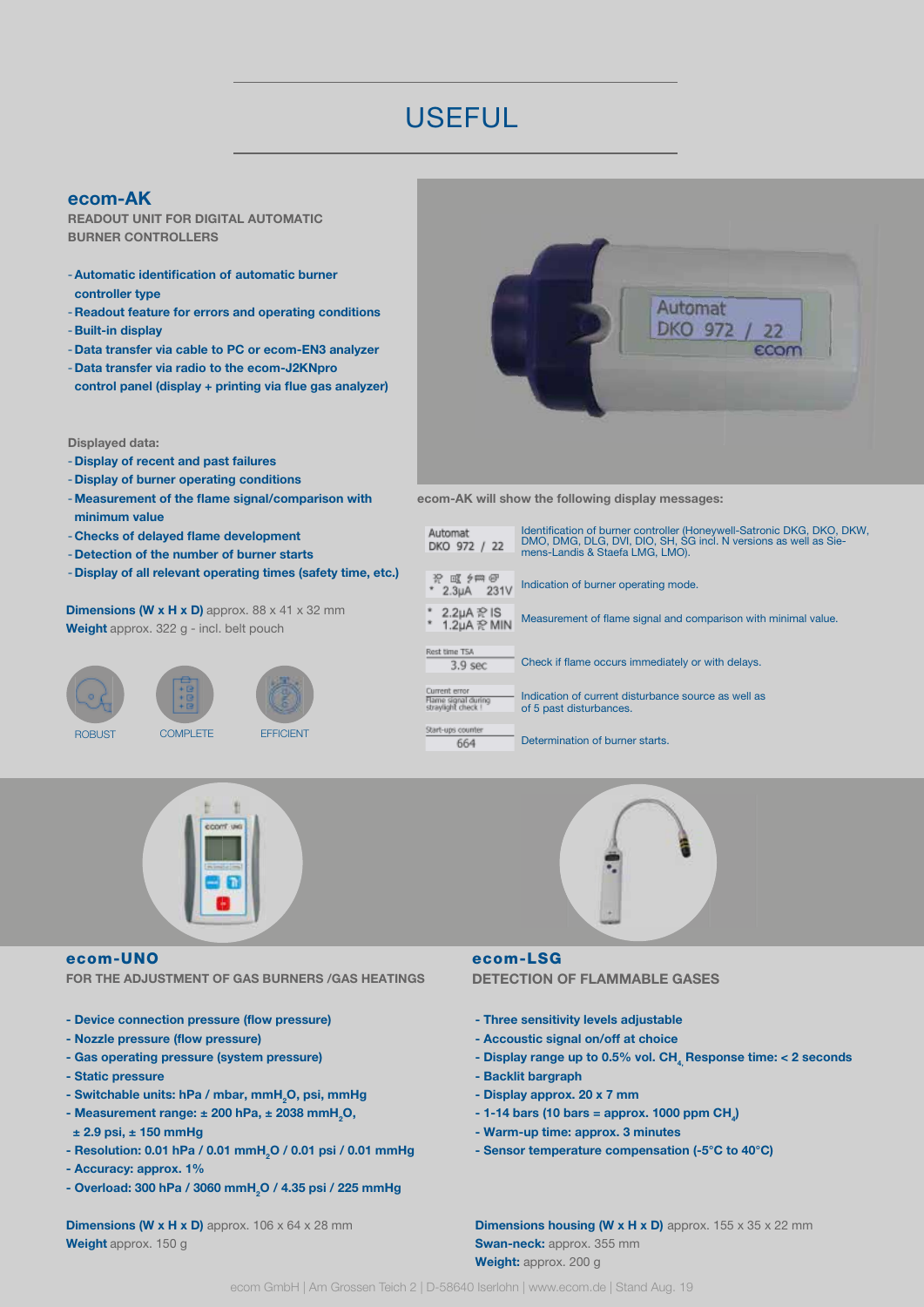#### ecom

#### ACCESSORIES



Filter plate



Probe prefilter



#### Probe extension



#### CO multi-hole probe



#### Ring slot multi-hole probe



#### Contact sensor



#### T-Room-probe (PT 2000)



Soot pump set



Under case

#### Other accessories on demand.